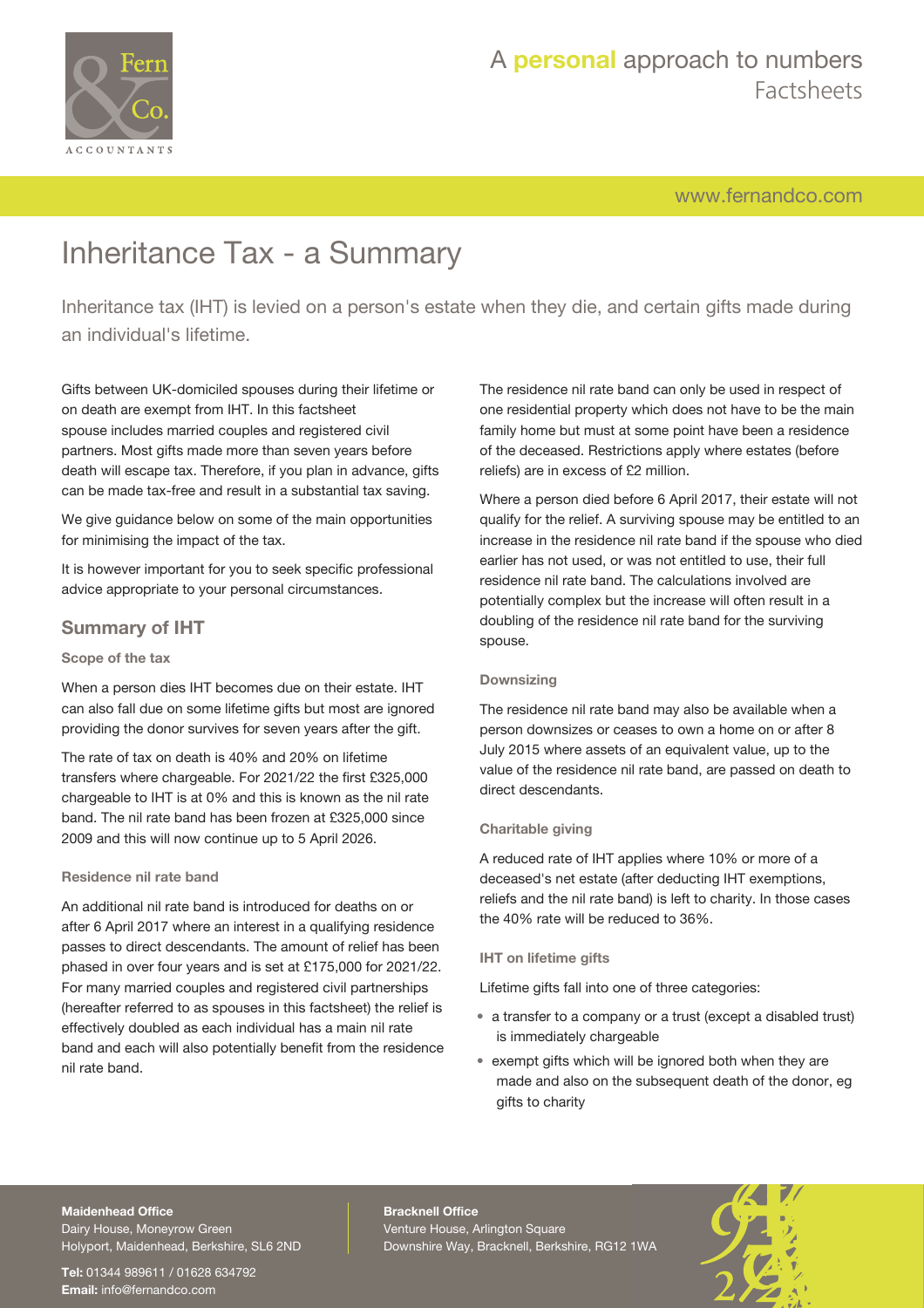

# A **personal** approach to numbers Factsheets

### [www.fernandco.com](http://www.fernandco.com)

• any other transfers will be potentially exempt transfers (PETs) and IHT is only due if the donor dies within seven years of making the gift. An alternative way of looking at this is that they are potentially chargeable until seven years has passed. The primary example of a PET is a gift to another individual.

### **IHT on death**

The main IHT charge is likely to arise on death. IHT is charged on the value of the estate treated as beneficially owned by the deceased. This may include certain types of interest in trust property. Furthermore:

- PETs made within seven years become chargeable
- there may be an additional liability because of chargeable transfers (usually lifetime gifts to trusts) made within the previous seven years.

### **Estate planning**

Much estate planning involves making lifetime transfers to utilise exemptions and reliefs or to benefit from a lower rate of tax on lifetime transfers.

However, careful consideration needs to be given to other factors. For example a gift that saves IHT may unnecessarily create a capital gains tax (CGT) liability. Furthermore the prospect of saving IHT should not be allowed to jeopardise the financial security of those involved.

### **Gifts to individuals during their lifetime**

As these gifts are PETs rather than chargeable transfers when made, no tax at all is due if the donor survives for seven years. Even where a death occurs within seven years IHT may be saved as a result of the lifetime gifts because the charge is based on the value at the date of the gift and does not include any growth on value to date of death.

**Nil rate band and seven year cumulation**

Chargeable transfers (such as lifetime gifts to trusts) covered by the nil rate band can be made without incurring any IHT liability. Once seven years have elapsed between chargeable transfers an earlier transfer is no longer taken into account in determining IHT on subsequent transfers. Therefore every seven years a full nil rate band will be available to make lifetime chargeable transfers.

### **Transferable nil rate band**

It is possible for spouses and civil partners to transfer the nil rate band unused on the first death to the surviving spouse for use on the death of the surviving spouse/partner. On that second death, their estate will be able to use their own nil rate band and in addition the same proportion of a second nil rate band that corresponds to the proportion unused on the first death. This allows the possibility of doubling the nil rate band available on the second death. This arrangement can apply where the second death happens after 9 October 2007 irrespective of the date of the first death.

#### **Annual exemption**

An amount of £3,000 per annum may be given by an individual without an IHT charge. Any unused annual exemption may be carried forward, one year only, for use in the tax year that immediately follows.

#### **Gifts between spouses**

Gifts between spouses are generally exempt, if both are either UK or non UK domiciled. It may be desirable to use the spouse exemption to transfer assets to ensure that both spouses can make full use of lifetime exemptions, the nil rate band and PETs. Special rules apply where only one spouse has a UK domicile.

### **Maidenhead Office**

Dairy House, Moneyrow Green Holyport, Maidenhead, Berkshire, SL6 2ND

**Tel:** 01344 989611 / 01628 634792 **Email:** [info@fernandco.com](mailto:info@fernandco.com)

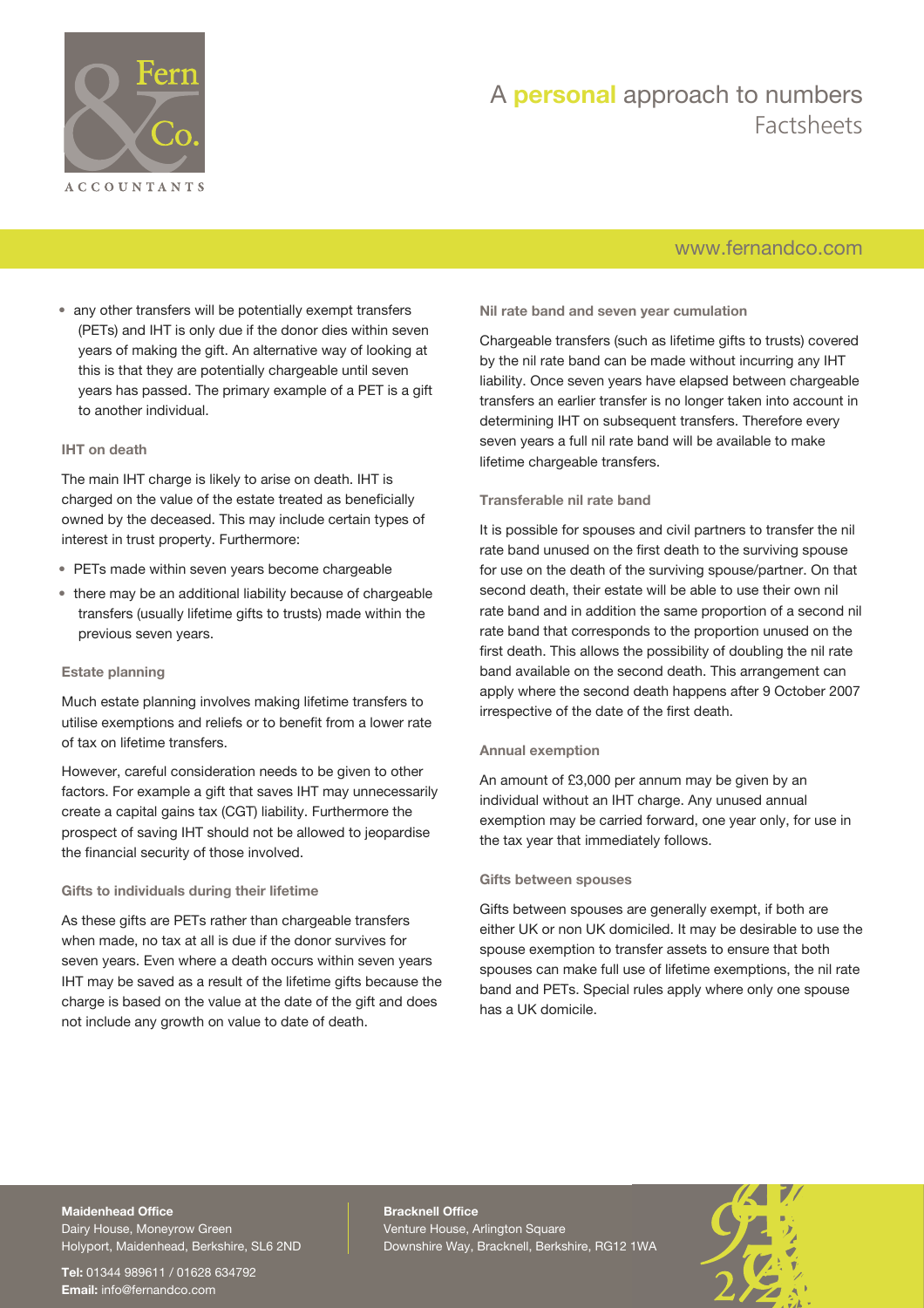

# A **personal** approach to numbers Factsheets

### [www.fernandco.com](http://www.fernandco.com)

### **Small gifts**

Gifts to individuals not exceeding £250 in total per tax year per recipient are exempt. The exemption cannot be used to cover part of a larger gift.

### **Normal expenditure out of income**

Gifts which are made out of income which are typical and habitual and do not result in a fall in the standard of living of the donor are exempt. Payments under deed of covenant and the payment of annual premiums on life insurance policies would usually fall within this exemption.

#### **Family maintenance**

A gift for family maintenance does not give rise to an IHT charge. This would include the transfer of property made on divorce under a court order, gifts for the education of children or maintenance of a dependent relative.

#### **Wedding presents**

Gifts in consideration of marriage are exempt up to £5,000 if made by a parent with lower limits for other donors.

#### **Gifts to charities**

Gifts to registered charities are exempt provided that the gift becomes the property of the charity or is held for charitable purposes.

### **Business property relief (BPR)**

When 'business property' is transferred there is a percentage reduction in the value of the transfer. Often this provides full relief. In cases where full relief is available there is little incentive, from a tax point of view, to transfer such assets in lifetime. Additionally no CGT will be payable where the asset is included in the estate on death. Professional advice should be sought to determine whether you have qualifying business property.

### **Agricultural property relief (APR)**

APR is similar to BPR in that it reduces the value of the transfer but it may not give full relief on the value. It is available on the transfer of agricultural property so long as various conditions are met.

### **Use of trusts**

Trusts can provide an effective means of transferring assets out of an estate whilst still allowing flexibility in the ultimate destination and/or permitting the donor to retain some control over the assets. Provided that the donor does not obtain any benefit or enjoyment from the trust, the property is removed from the estate.

We can advise you on whether a trust is suitable for your circumstances and the types of trust arrangements available.

### **Life assurance**

Life assurance arrangements can be used as a means of removing value from an estate and also as a method of funding IHT liabilities.

A policy can also be arranged to cover IHT due on death. It is particularly useful in providing funds to meet an IHT liability where the assets are not easily realised, eg family company shares.

### **Complexity - is your Will up to date?**

Individuals now have three nil rate bands to consider. The standard nil rate band has been available for many years. In 2007 the ability to utilise the unused nil rate band of a deceased spouse was introduced which may enable surviving spouses to have a nil rate band of up to £650,000.

From 6 April 2020 some surviving spouses also have up to an additional £350,000 in respect of the residence nil rate band to arrive at a total nil rate band of £1 million. However this will only be achieved by careful planning and, in some cases, it may be better for the first deceased spouse to gift some assets to the next generation and use up some or all of the available nil rate bands.

### **Maidenhead Office**

Dairy House, Moneyrow Green Holyport, Maidenhead, Berkshire, SL6 2ND

**Tel:** 01344 989611 / 01628 634792 **Email:** [info@fernandco.com](mailto:info@fernandco.com)